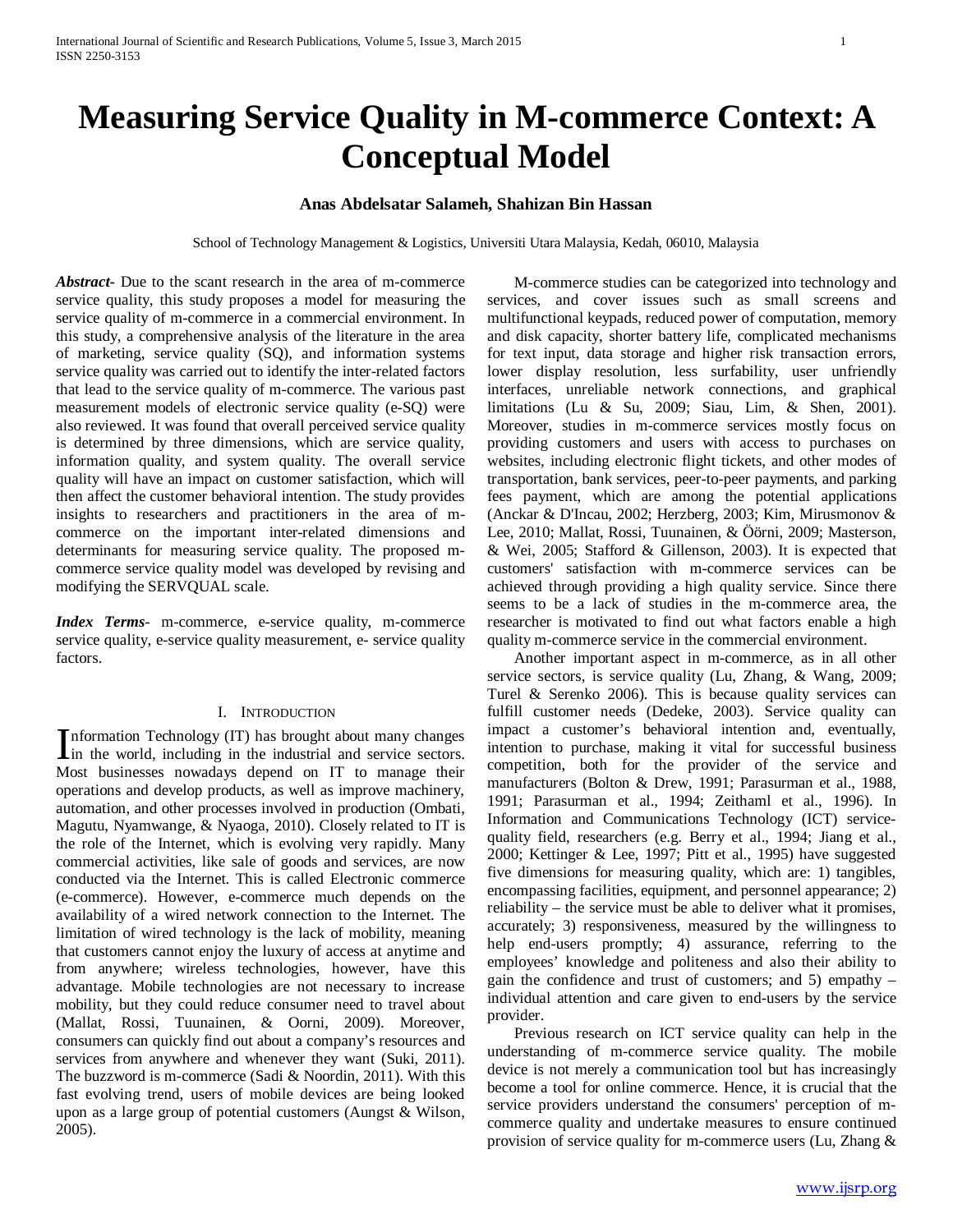Wang, 2009). Nevertheless, there is scant research in the area of m-commerce service quality. Therefore, there is an increasing need to focus on the factors that can ensure the service quality of m-commerce (Lu, Zhang, & Wang, 2009; Turel & Serenko 2006). In addition, a number of researchers (e.g. Lu, Zhang, & Wang, 2009; Turel & Serenko 2006) asserted that it is necessary to explore service quality, customer satisfaction, and customer behavioral intentions and their inter-relationship in using mcommerce services in future. Such a study would benefit vendors, providers, and researchers in services technology in their attempts to measure customers' satisfaction and to understand its underlying dimensions. It will also enable service providers to benchmark their performance and identify areas that require improvement to ensure continuous usage of the available m-commerce services.

 This study proposes a service quality model for m-commerce in a commercial environment. A comprehensive analysis of the literature in the area of marketing, service quality (SQ), and information systems service quality was carried out to identify the inter-related factors that lead to the service quality of mcommerce in a commercial environment. The various past measurement models of electronic service quality (e-SQ) are also reviewed. Dependent and independent variables as well as their potential relationship are also identified from the literature analysis to form the conceptual model.

#### II. THEORETICAL BACKGROUND

#### *2.1 Conceptualization of Service Quality*

 Service Quality (SQ) is a critical factor and noted lately as the measure of effectiveness and efficiency in organizational performance. It has also become an important part of the discourse on the web among academics and practitioners, especially those in the service marketing areas (Jensen & Markland, 1996). Many service organizations seek profitable ways to differentiate themselves from other organizations and gain a lasting competitive advantage by improving relative SQ. Therefore, an organization providing higher quality of service can have higher market share and higher returns on investment and, finally, can gain long-term profitability (Buzzell & Gale, 1987; Ghobadian, Speller, & Jones, 1994; Margolies, 1988). Accordingly, it is pertinent for practitioners and academics to be informed about SQ, in terms of its definition and measurement (Asubonteng et al., 1996). In the modern marketing literature, most definitions of quality have focused on consumer perceptions of service, product excellence, and satisfaction of consumer requirements (Ghobadian et al., 1994; Gronroos, 1982; Parasuraman et al., 1985, 1988). From this perspective, perceived SQ has been defined as "a global judgment, or attitude, relating to the superiority of the service" (Parasuraman et al., 1988), and as "the consumer's overall impression of the inferiority/superiority of the organization and its service" (Bitner & Hubbert, 1994). Generally, perceived SQ is seen as the resulting direction and degree from comparing actual perceptions of service performance with consumer expectations (Parasuraman et al., 1988; Zeithaml, Parasuraman, & Berry, 1990). Parasuraman et al. (1988) defined consumer expectation using the SQ perspective as: "desires or wants of consumers, what they feel a service provider should offer rather than would

offer". Most SQ research has been based on product satisfaction, especially on the disconfirmation paradigm. This paradigm has been used to evaluate the level of consumer satisfaction with the chosen product or service, and is operationalized in terms of the comparison between consumer expectation and perceived performance of the product or service.

 On the basis of the disconfirmation paradigm, Parasuraman et al. (1988) developed SERVQUAL as an instrument used for the measurement of consumer perception of overall SQ. Five dimensions of SQ were identified: 1) tangibles; 2) reliability; 3) responsiveness; 4) assurance; and 5) empathy. The SERVQUAL instrument has been vastly utilized and applied as a global scale in measuring the perceived SQ for a variety of service industries, with both managers and academics (Babakus & Boller, 1992; Crompton & MacKay, 1989; Cronin & Taylor, 1992; Johnson, Dotson, & Dunlap, 1988; Webster, 1989; Woodside et al., 1989). Nevertheless, later researches in some service settings suggested that the SERVQUAL instrument is inappropriate for the measurement of SQ across industries (Asubonteng et al., 1996; Babakus & Boller, 1992; Bolton & Drew, 1991; Bowers, Swan, & Koehler, 1994; Brown, Churchill, & Peter, 1993; Buttle, 1996; Carman, 1990; Cronin & Taylor, 1992; Finn & Lamb, 1991; McAlexander et al., 1994; McDougall & Levesque, 1995; Rowley, 1996).

## *1.2 Conceptual Foundations of Electronic Service Quality (E-SQ)*

 From the fields of marketing and information systems, the theories used to explain web SQ can be drawn. These theories are related to attitude, such as Attribution Theory (Heider, 1958), Expectancy-Value Theories, Learning Theories (Fishbein, 1963), and the Theory of Reasoned Action (TRA) (Fishbein & Ajzen, 1975). TRA holds that when behavior is viewed as positive (attitude), and there is preference for others' belief in the performance of the behavior (subjective norm), the intention (motivation) will be greater in instilling a behavior in such a way that there is more possibility to act.

 The terms website SQ and online SQ have been used interchangeably by researchers (Aladwania & Palvia, 2002; Lee & Lin, 2005; Piccoli et al., 2004; Riel et al., 2001; Zeithaml, 2002). As one of the pioneers who introduced the concept of e-SQ, and examined the SQ of websites as well as their role in SQ delivery to customers, Zeithaml (2002) defined e-SQ and website SQ as "the extent to which a website facilitates efficient and effective shopping, purchasing and delivery of products and services". Based on this definition, the quality of a website is to provide sufficient service to customers to shop comfortably and confidently, and to expect fast delivery and reliable service. In order to achieve this, companies should understand clearly customers' perceptions of SQ (Zeithaml et al., 2002).

 The dimensions of E-SQ determined by previous researchers, including Gounaris and Dimitriad (2003), Novak et al. (2000), and Loiacono et al. (2002), have their origin in the Technology Acceptance Model (TAM) theory developed by Davis (1989). Davis defined perceived technology ease of use as "the degree to which the prospective user expects the target system to be free of effort". He further perceived technology usefulness as "the degree to which a person believes that using a particular system would enhance his or her job performance".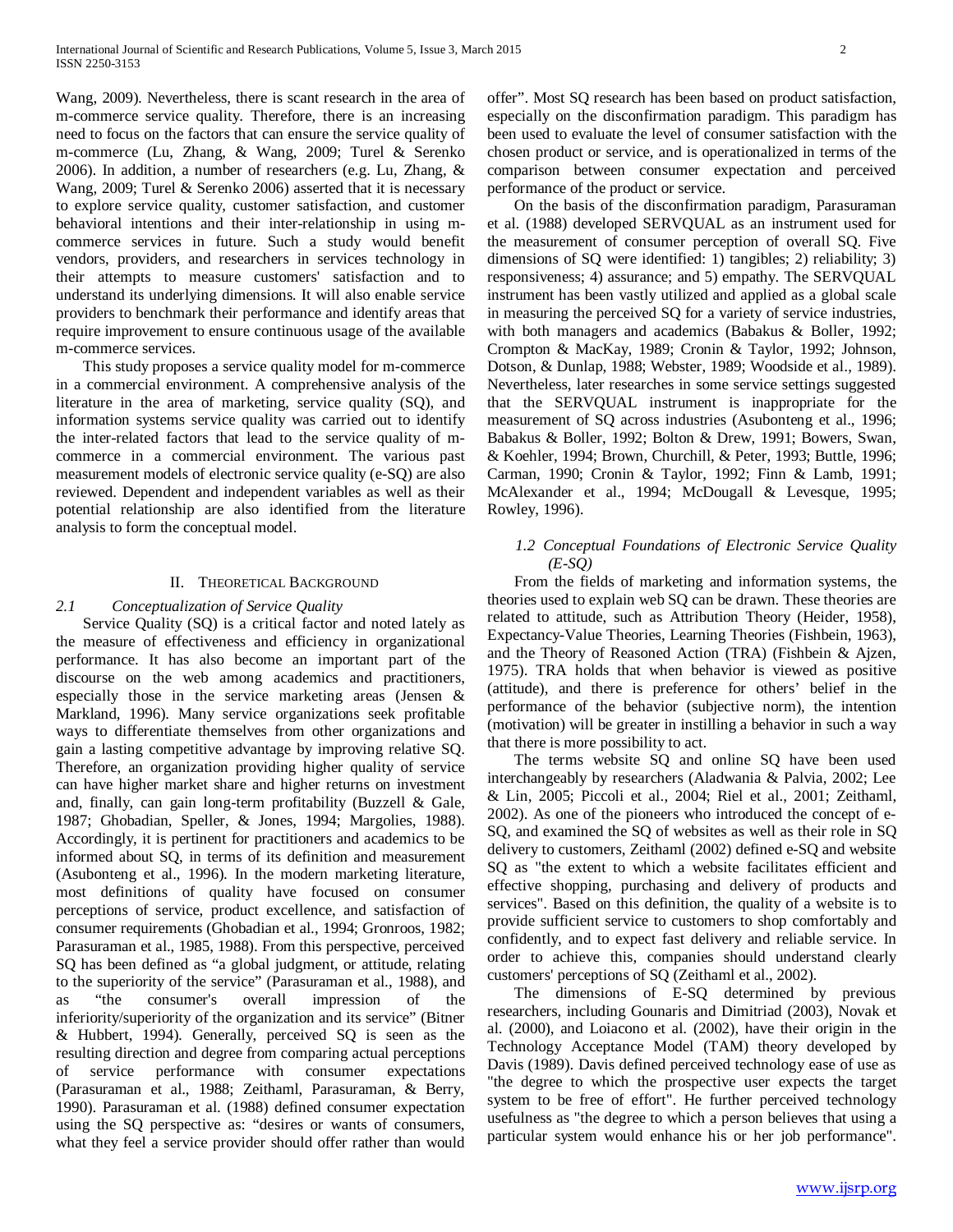These dimensions can help companies to predict the behavior of consumers when they decide to use a specific technology. It is argued that the ease of use of a particular system affects its adoption by customers (Davis, 1989; Davis et al., 1989; Legris et al., 2003). Ziethaml et al. (2002) described eight criteria used by customers when they evaluate e-SQ and the quality of websites. These criteria are: 1) Information availability, which can help consumers search for any relevant information on any products they are interested in enquiring about; 2) Ease of use/usability, which implies the easiness of using the web site, including downloading speed, design, and organization; 3) Privacy/security, this being the protection of personal information of customers such as hiding their personal information from other websites, shielding identity, and offering informed consent. As far as security is concerned, it refers to protecting users from the risk of fraud and financial loss when they use their credit card or any other financial information. Security also concerns the provision of data confidentiality, security auditing, encryption, and anti-virus protection; 4) Graphic style refers to the attributes of a website in terms of choice of colors, size and type of the print, layout, graphics, photographs, 3D-effects animation, and multimedia; 5) Fulfillment/reliability relates to the company's actual performance, and not the website performance. It is defined as the ability to provide a product or service under agreed terms; 6) Access is the ability to reach quickly the company website; 7) Responsiveness is how quickly a company responds to customers; and 8) Personalization is the ability of the website to address customers' preferences by providing personalized and customized services. Zeithaml et al. (2002), in another Zeithaml et al. (2002), in another exploratory study, categorized the criteria into four core and three recovery dimensions that are used in measuring the customers' perceptions of e-SQ. The core dimensions are the following: 1) Efficiency measures the ability of the customers to access the website and check any relevant information effectively with minimal effort; 2) Fulfillment is the company's actual performance in terms of service promise accuracy, the in-stock product availability, and delivery time; 3) Reliability refers to the accurate technical functioning and the service promises of the website; 4) Privacy defines the degree to which a company is able and willing to sustain the integrity of customer data. The main concern of the three recovery dimensions is with the problem that needs resolving and requires a "personal service". These recovery dimensions are: 1) Responsiveness – the ability of the company to provide processes that can easily solve problems; 2) Compensation – money-back guarantee, handling costs, and return of shipping; 3) Contact points – the ability of the company to offer live contact and real-time support for the customers through any communication means (online or otherwise). In the same vein, Parasuraman (2004) suggested that 11 criteria of e-SQ influence the perceptions of the customers about website quality and e-SQ. These criteria are: Ease of navigation, Access, Customization/personalization, Efficiency, Responsiveness, Security/privacy, Assurance/trust, Site aesthetics, Reliability, Knowledge on price, and Flexibility.

 Cronin and Taylor (1992) examined the causal relationships between SQ, customer satisfaction, and behavioral intention, measuring each variable with one item. A total of 660 usable questionnaires were collected randomly for the examination of the causal relationship between the three variables mentioned above. The questionnaires were from customers of four types of businesses in the south-eastern USA: banking, dry cleaning, pest control, and fast food. The correlation analysis result suggested that: 1) SQ is an antecedent of consumer satisfaction; 2) SQ has less effect on purchase intentions than does consumer satisfaction; and 3) consumer satisfaction has a significant effect on purchase intentions. Dabholkar et al. (2000) revealed that customer satisfaction is a strong mediating factor for the effect of SQ on behavioral intentions. The data used in their own study were systematically and randomly collected from 397 churches. A test of discriminant validity showed that the SQ's construct is not the same as the construct of customer satisfaction. The result of regression analysis done in structural equations modeling supports their proposition that customer satisfaction influences more behavioral intentions than SQ (Dabholkar et al., 2000).

 The SQ literature indicated that perceptions of high SQ and high service satisfaction resulted in a high level of purchase intentions (Boulding et al., 1993; Cronin & Taylor, 1992; Taylor, 1997; Taylor & Baker, 1994; Zeithaml et al., 1996). Coner and Gungor (2002) argued that customer loyalty is affected by product quality, SQ, and retailer image. They also suggested that quality of product and service are directly related to customer satisfaction, leading to customer loyalty. The literature on customer satisfaction shows that the relationship between customer satisfaction and customer behavioral intention is dependent on the type of satisfaction. There is a strong positive impact on customer behavioral intention by satisfaction manifestation. This is also stronger than that of latent satisfaction on customer behavioral intention (Bloemer & Kasper, 1995; Bloemer & De Ruyter, 1995). Based on the results of the empirical studies, customers' SQ is one of the antecedents of satisfaction, in the sense that if there is SQ, there is a possibility for obtaining customer satisfaction (Anderson & Sullivan, 1993; Cronin & Taylor, 1992, 1994; Reidenbach & Sandifer-Smallwood, 1990; Spreng & Mackoy, 1996; Woodside, Frey, & Daly, 1989). This satisfaction can result in customer's loyalty intention to the service provider (Coner & Gungor, 2002; Cronin & Taylor, 1992, 1994; Dabholkar, Shepherd, & Thorpe, 2000).

#### III. CONCEPTUAL RESEARCH MODEL

 A broader examination of empirical literatures in the area of marketing, service quality (SQ), and information systems service quality brings the proposed conceptual model of this study to the fore. The various past measurement models of electronic service quality (e-SQ) are presented. Moreover, a broad outline of the underlying theoretical concepts is provided. This study found that m-commerce in an academic environment is a new area of research and it is very difficult to find related studies, supported by evidence, that focus on service quality, customer satisfaction, and their influences on customer behavior intentions in the mcommerce environment. However, similarities between mobile and e-services can be expected since both are Internet-based. In this research, much attention is paid to the measurement model of service quality in m-commerce based on the well-known SERVQUAL model. Many previous studies related to service quality suggest that it is necessary to add and modify items of the SERVQUAL scale, developed by Parasuraman et al. (1985,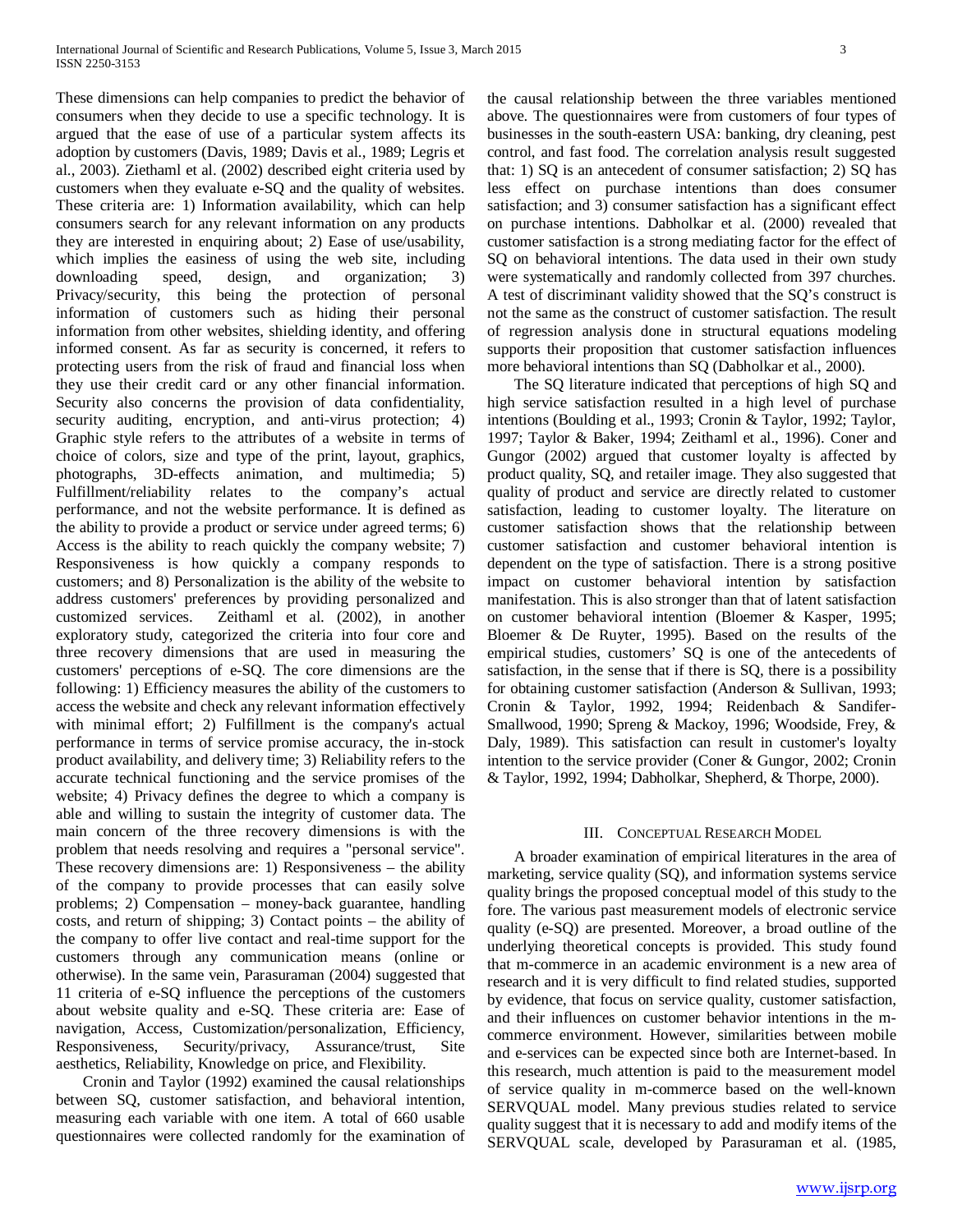1988), and to create a unique and comprehensive conceptual model of service quality, depending on the nature of the service sector under investigation (Carman, 1990; Cronin & Taylor, 1992; 1994; Finn & Lamb, 1991; Parasuraman & Grewal, 2000). Based upon this suggestion, the present study proposes a multidimensional model of service quality for m-commerce and outlines the relationships between service quality and other significant constructs. To understand and organize the mcommerce services quality in a structured manner, for theoretical purposes, it is organized by dimensions and sub dimensions taking into account that mobile services can be considered a subgroup of electronic services. The sub dimensions adopted in this study are website design, reliability, responsiveness, trust, personalization, perceived risk, perceived cognitive control, content usefulness, content adequacy, ease of use, accessibility, interactivity, and perceived website innovativeness. The adoption of these dimensions is suitable because they seem to have an influence on the customer's overall perception about mcommerce service quality and customers' satisfaction. This will then affect the formation of his/her behavioral intention. The overall service quality was determined by three dimensions – service quality, information quality, and system quality – which are described next.

 Service quality: customers' attitude formed by a long-term, overall evaluation of an m-commerce performance. The dimensions of service quality are measured using seven subdimensions: website design, reliability, responsiveness, trust, personalization, perceived risk, and perceived cognitive control. Information quality: customers' perception of the quality of information presented on a mobile commerce application. The dimension of information quality is measured by two subdimensions: content usefulness and content adequacy.

System quality: this refers to customers' perception of a mobile commerce application performance in information retrieval and delivery. The dimension of system quality is measured by four sub-dimensions: easy of use, accessibility, interactivity, and perceived website innovativeness.

### *3.1 Service Quality Dimensions*

 The first dimension, website design, refers to the appearance of a mobile portal and is consistent with the tangibility dimension in the SERVQUAL model. While Parasuraman et al. (1988) defined a tangible dimension as the physical appearance, such as facilities, equipment, and personnel, many researchers replaced this definition with that of the website user required for adapting to the e-service context (Aladwania & Palvia, 2002; Lee & Lin, 2005; Loiacono et al., 2002; O'Cass & Carlson, 2012; Riel et al, 2001; Udo, Bagchi & Kirs, 2010; Wolfinbarger & Gilly, 2003). In this context, the literature suggests that there is a potential positive relationship between website design and overall customer perceived service quality.

 The reliability dimension in the SERVQUAL model is composed of dependability, consistency, and accuracy of promised service performance (Parasuraman et al., 1988). New service-delivery studies, with options of computer technology, realized that dependability of performance and consistency are important dimensions in measuring SQ, because the user's consideration of performance risks is based on new technology service (Cox & Dale, 2001; Dabholkar, 1996; Davis, Bagozzi, & Warshaw, 1992). This is relevant to m-commerce services as

customers are always on the move and often in time-critical situations. Therefore, it can be seen that there is a potential positive relationship between reliability and overall customer perceived service quality.

 The third dimension is responsiveness, which is similar to the responsiveness dimension in the SERVQUAL model. The SERVQUAL model (Parasuraman et al., 1988) defines responsiveness as employees' willingness to provide a prompt service and to deal with consumer complaints. According to Wang (2003), "responsiveness" is a measure of the company's ability to support customers with the appropriate information when a problem occurs. It is also the mechanism that handles returns, and has the capacity to execute arrangement for online guarantees. Responding quickly to customers' request indicates that the company is customer-oriented. Subsequently, this can subdue the issue of uncertainty and thus increase the perceived convenience of customers (Gummerus et al., 2004; Wolfinbarger & Gilly, 2003). Henceforth, it can be concluded that there is a possible positive relationship between responsiveness and overall customer perceived service quality.

 Lynch and Lundquist (1996) noted that e-service, with much academic discourse surrounding security, privacy, and confidence, centers on trust. This is similar to the assurance dimension in the SERVQUAL model. Kimery and McCard (2002) argued that "trust is the user's willingness to accept the vulnerability of an online transaction based on their positive expectations regarding future online provider behaviors". Reichheld and Schefter (2000) pointed out that trust is a significant antecedent of participation in online settings because of the increased ease with which online transaction can behave opportunistically. Therefore, it is proposed that there will is a positive relationship between trust and overall customer perceived service quality.

 Personalization in relation to SQ is defined as caring, individualized attention for the consumer and subject knowledge of employees (Parasuraman et al., 1988). Riel et al. (2001) additionally define personalization, in the e-service context, as the degree of customization of communication and service provider awareness of consumer needs in the e-service context. Personalization is a key feature of most e-commerce and mcommerce business models because it offers real values for a customer and creates a perception of high-quality service. At the heart of personalization is satisfying the unique needs of each customer (Huang & Lin, 2005; Riel et al., 2001). Therefore, it is possible that there is a positive relationship between personalization and overall customer perceived service quality.

 Risk, from the e-customers' perception, is one of the major hindrances to online shopping. As a result, major m-commerce firms have endeavored to address risk associated with security technologies, awareness campaigns, and assurance policy statements (Chang et al., 2005; Liao & Cheung, 2002; Lopez-Nicolas & Molina-Castillo, 2008; Shih, 2004). System failure is part of perceived risk and is often associated with a loss. Therefore, understanding how perceived risk influences e-SQ and e-customer satisfaction is easy. Lopez-Nicolas and Molina-Castillo (2008) and Gefen et al. (2003) state that perceived risk influences shopping behavior and e-purchasing intentions. The implication is that the higher the perceived risk, the less likely is an e-customer's intention to purchase. Therefore, it can be said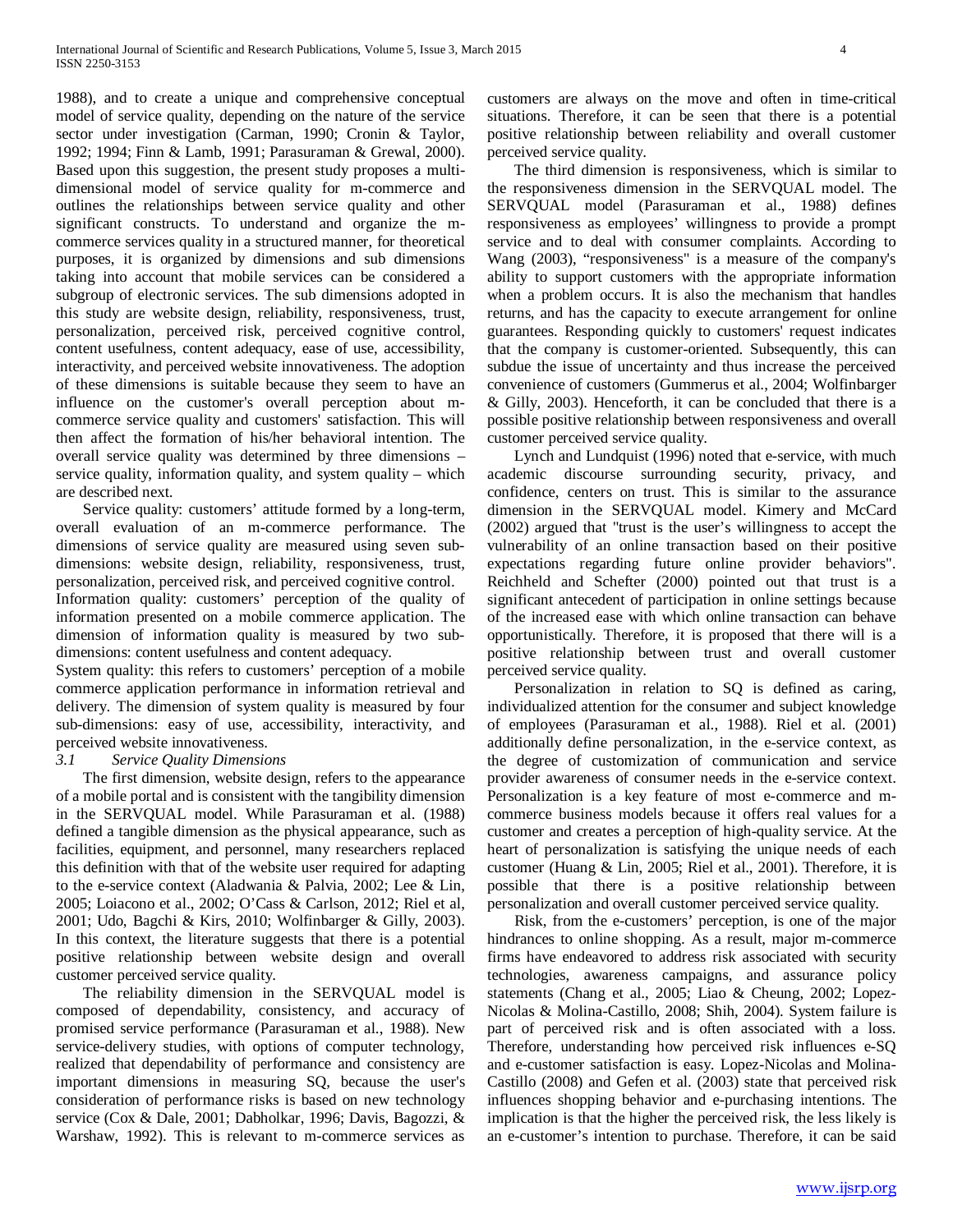that there is a negative relationship between perceived risk and overall customer perceived service quality.

 Perceived cognitive control depicts a cognitive state of flow experience and generally refers to the belief that the person has, at his or her disposal, a response that can influence an event (Ajzen, 1991). Among others subtle dimensions of perceived control (Ajzen, 1991), cognitive control is said to be an essentiality. Cognitive control requires a person to predict probable sequences of an event and also understand the implications of those consequences. Cognitive control reduces uncertainty (Imada and Nageishi, 1982), and increases the service value perceived by the customers (Bateson, 1985). Also, it clarifies a situation, particularly regarding the need for service involvement (Botvinick et al., 2001). In a retail setting, a customer's perceived cognitive control should evoke affect, because perceived control closely associates with the customer's judgment of whether the environment will facilitate or frustrate his or her goal achievement (Ward and Barnes, 2001). Therefore, it is be concluded that there is a potential positive relationship between perceived cognitive control and overall customer perceived service quality.

#### *3.2 Information Quality Dimensions*

 Scholars in the area of traditional computing settings have established well-known models to measure information quality. In a study on the determinants of IS success, Delone and McLean (1992) assumed that IS success is measured by SQ and information quality. Delone and McLean (1992) highlighted the importance of relevance, timeliness, and accuracy of information. In the same vein, Doll and Torkzadeh (1988) and Doll, Xia, and Torkzadeh (1994) also emphasized three determinants of user satisfaction: content, accuracy, and timeliness. The dimensions suggested in these two studies and others (Aladwania & Palvia, 2002; Belcher et al., 2000; Bitner et al., 2000; Kaisara and Pather, 2011; Koller 2001; Loiacono et al., 2002; Shemwell & Yavas, 1999; Udo, Bagchi & Kirs, 2010) could be classified into content usefulness and content adequacy.

 Content usefulness: This refers to the reliability, value, currency, and accuracy of information. To be specific, relevancy and clearness are the concern of information value. Information reliability is defined as the accuracy, dependability, and consistency of the information, while Information currency is interested in the information timeliness and continuous update. Information accuracy describes the extent to which the system information is free from error. Henceforth, it can be assumed that there will be a positive relationship between content usefulness and overall customer perceived service quality.

 Content adequacy: This is the extent of information completeness. Mobile portals should provide information so as to aid the understanding of the customers as regards the materials and services offered. Additionally, the customers are in need of supplementary services like: professional advice from the providers, useful information, hyperlinks to relevant sites, and contact and promotion information. Therefore, it is deduced that there will be a positive relationship between content adequacy and overall customer perceived service quality.

## *3.3 System Quality Dimensions*

 Davis et al. (1992) defined ease of use as "the degree to which a person believes that using a particular system would be free of effort". Teo (2001) defined it as "the degree to which the user expects the use of the system to be user friendly". In the mcommerce environment, what can be used to describe adoption and use of a system increases if there is ease when the system is used to find the customers' needs, and support services are available (Costabile et al., 2005; Uther, 2002). In summary, "ease of use" plays a vital role in customers' perceived mobile SQ (Costabile et al., 2005; Lin & Hsieh, 2011; Papanikolaou & Mavromoustakos, 2006; Udo, Bagchi & Kirs, 2010;). Consequently, it is assumed that there will be a positive relationship between ease of use and overall customer perceived service quality.

 Accessibility, in traditional marketing literature, speed of delivery, is defined as the time it takes to perform the service actively (Dabholkar, 1996). Maister (1985) argued that if consumers perceive that service is delivered quickly, they are likely to evaluate the service more highly. In the e-services environment, speed of access may also be an important factor to lure users to a particular website (Cho & Park, 2001; Sohn, 2000). Therefore, it is proposed that there is a positive relationship between accessibility and overall customer perceived service quality.

 The third dimension for measuring system quality is interactivity, which refers to the interactive relationship between the provider, customers, and other customers on the m-commerce portal, through e-mail communication methods and discussion group activities. According to Wang (2003), Papanikolaou and Mavromoustakos (2006), Aldridge and Rowley (1998), Yang et al., (2005), Kaisara and Pather (2011), Ding et al., (2011), and Papadomichelaki and Mentzas (2012), communication methods, like e-mail and discussion groups, are important tools for customers to use in communicating complaints and inquiries to the provider. Therefore, interactivity is one of the substantial dimensions of the mobile SQ, and has significant positive impacts on the customers' perceived SQ and satisfaction (Aldridge & Rowley, 1998; Ding et al., 2011; Kaisara & Pather, 2011; Kim & Ong, 2005; Papanikolaou & Mavromoustakos, 2006; Papadomichelaki & Mentzas, 2012; Santos, 2003; Siau, & Shen, 2003; Wang, 2003; Yang et al. 2004). Consequently, it is be deduced that there is a possible positive relationship between interactivity and overall customer perceived service quality.

 The last dimension for measuring system quality is perceived website innovativeness. Prior offline branding studies have shown that based upon their perception of brands, consumers respond to the product or service by, for example, finding it useful/useless, identifying they like/dislike it, or they may approach/avoid buying it (Bloch, 1995; Mono, 1997). In the context of this study, the researchers argue that once a customer makes an assessment that the provider's website-service experience is innovative, he or she will then be more likely to evaluate the website as having delivered a quality e-service. Therefore, it is said that there is a possible positive relationship between perceived website innovativeness and overall customer perceived service quality.

### *3.4 The Relationships between Service Quality, Satisfaction, and Behavioral Intention*

 In the research literature, there are three different relationships between SQ, consumer satisfaction, and behavioral intention. In the first approach, satisfaction is an antecedent of perceived SQ (Satisfaction  $\rightarrow$  SQ) and SQ directly influences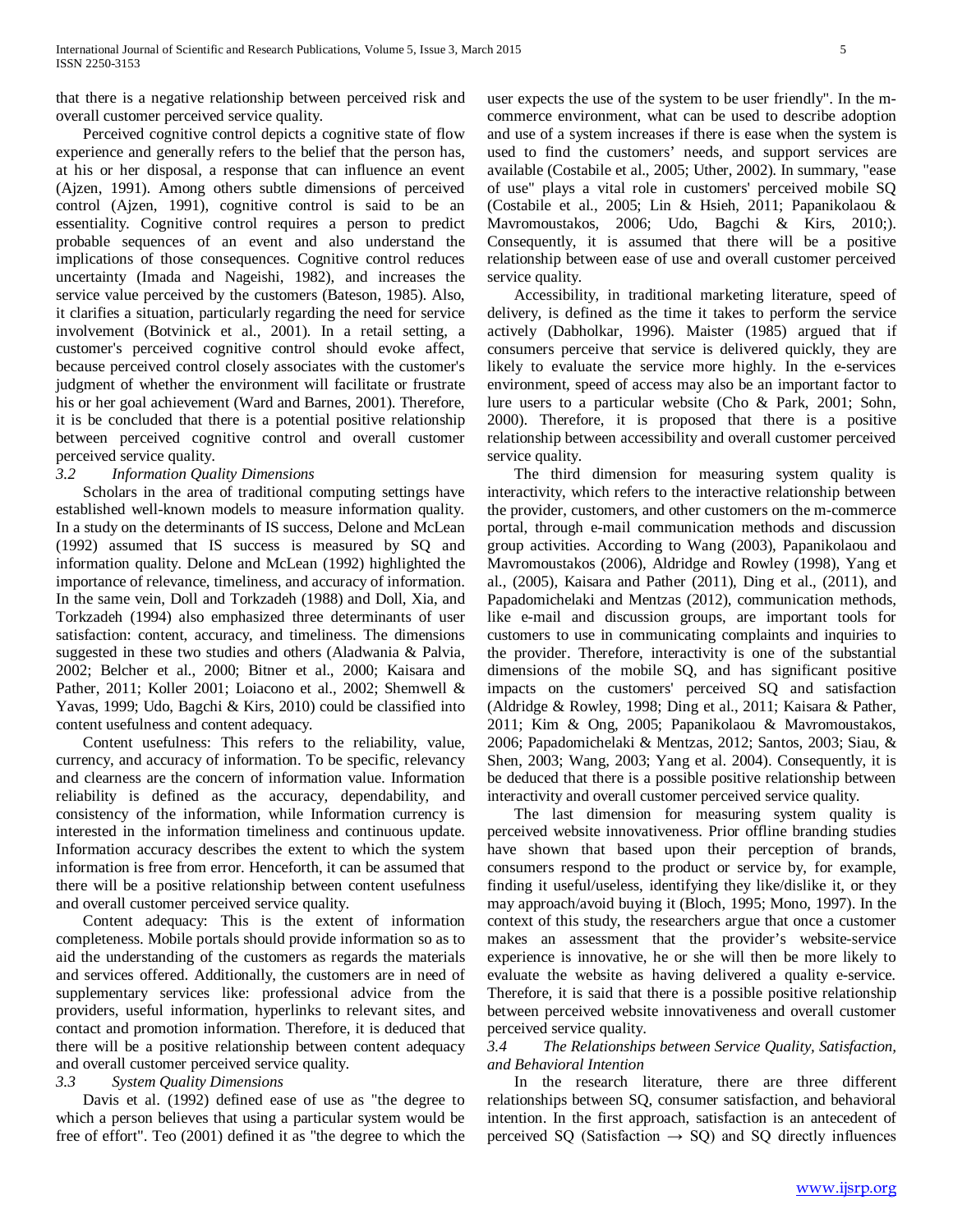behavioral intentions ( $SQ \rightarrow$  Behavioral Intention) (Bitner, 1990; Bitner & Hubbert, 1994; Bolton & Drew, 1991; Mohr & Bitner, 1995; Oliver, 1981; Zeithaml, Berry, & Parasuraman, 1996). In the second approach, SQ is modeled as an antecedent of satisfaction (SQ  $\rightarrow$  Satisfaction) and satisfaction directly influences behavioral intentions (Satisfaction → Behavioral Intention) (Anderson, et al., 1994; Anderson & Sullivan, 1993; Cronin & Taylor, 1992; Gotlieb, et al., 1994; Taylor & Baker, 1994). In the final approach, the relationship between SQ and satisfaction is not recursive (SQ  $\leftarrow \rightarrow$  Satisfaction); that is, neither SQ nor satisfaction is an antecedent of the other (McAlexander et al., 1994; Taylor & Cronin, 1994). Because of the absence of empirical support for the first and third approaches, and the relatively strong empirical support for the second approach, the second approach (SQ  $\rightarrow$  Satisfaction  $\rightarrow$ 

Intention) is applied to the proposed conceptual model for this study. The direct paths from both overall SQ to customer satisfaction, and the direct path from customer satisfaction to behavioral intention on the m-commerce services, are specified in the proposed conceptual model. Therefore, it is deduced that that the customer perception of overall service quality can directly influence the level of customer satisfaction. In addition, it is also deduced that the level of customer satisfaction will directly influence the behavioral intention.

 The comprehensive literature review and the in-depth discussions mentioned above provide us with a foundation for developing the theoretical model for customer perceived service quality, customer satisfaction, and their impacts on behavioral intentions of customers as presented in Figure 1:

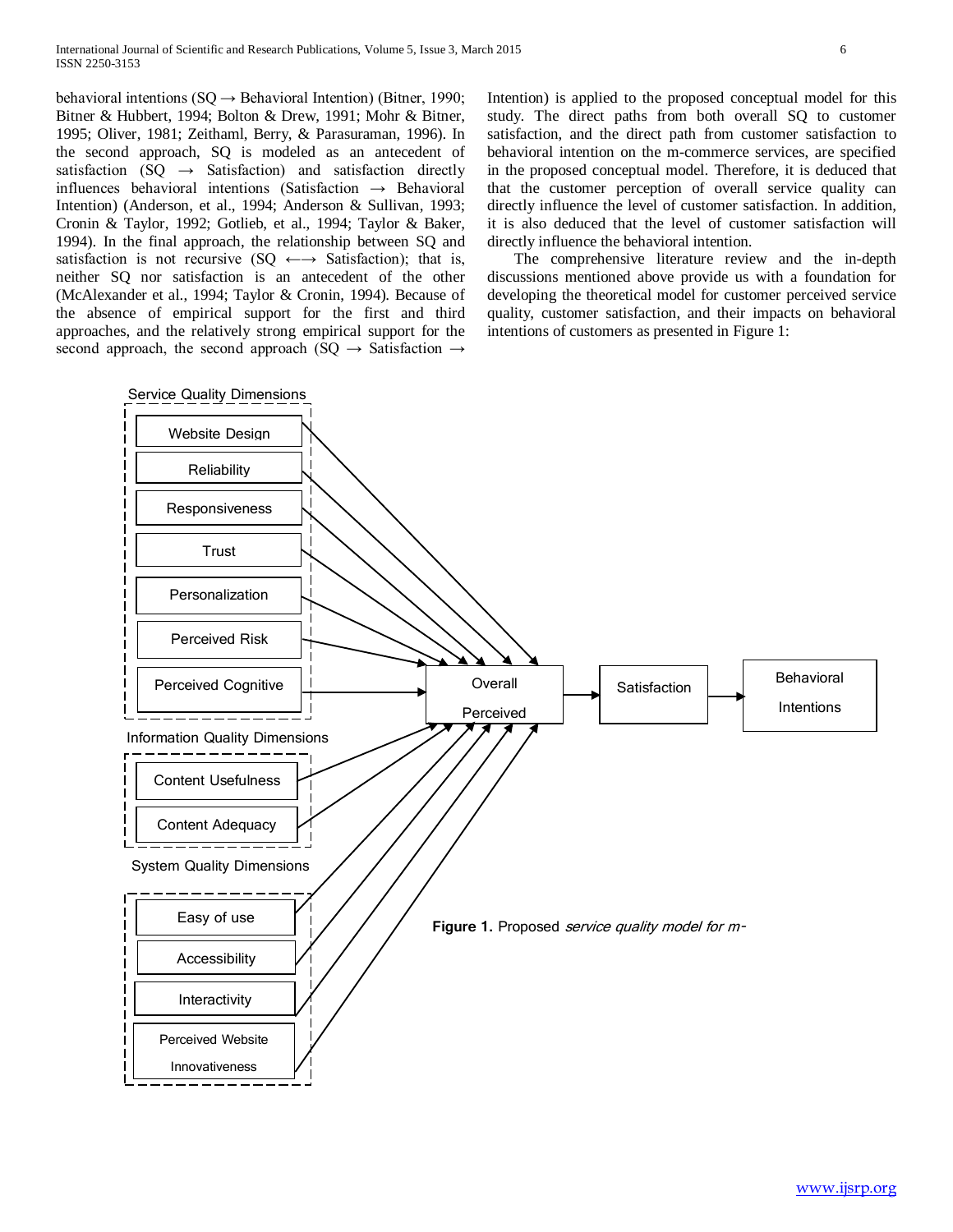#### IV. DISCUSSIONS AND CONCLUSION

 Based on a comprehensive review of empirical literatures in the area of marketing, service quality (SQ), and information systems service quality, the present study proposed a multidimensional model of service quality for m-commerce. In this model, which also includes the relationships between service quality and other significant constructs, it is proposed that overall perceived service quality is determined by three dimensions, which are Service Quality dimensions (reliability, responsiveness, trust, personalisation, perceived risk, and perceived cognitive control), Information Quality dimensions (content usefulness and content adequacy), and System Quality dimensions (Ease of use, accessibility, Interactivity, and perceived website innovativeness). The overall perceived service quality will then have an impact on satisfaction, and satisfaction will consequently shape the behavior of the customers.

 In the process of developing this model, much attention is given to the measurement model of service quality in mcommerce based on the well-known SERVQUAL model. This is in line with the recommendations from many scholars (e.g. Carman, 1990; Cronin & Taylor, 1992; 1994; Finn & Lamb, 1991; Parasuraman & Grewal, 2000), who suggest that the SERVQUAL scale, developed by Parasuraman et al. (1985, 1988), should be modified and revised to suit a particular environment and the nature of the service sector under investigation.

 Nonetheless, the proposed model is developed based only on a theoretical perspective. The model will have to be tested empirically in order to measure its practicality and robustness. Henceforth, the model will be more conclusive and the contribution to the research area much more significant.

 Despite its limitation, this study provides understanding, specifically to the organizations, companies, and their respective clients, of the strengths and benefits of m-commerce service quality. Thus, it will help to create awareness and new knowledge regarding the importance of using mobile phones for commercial purposes among customers and vendors, hence serving as a long-term benefit to them. A better understanding and practice of m-commerce would increase ability in the purchasing power of customers and the efficiency of businesses. Moreover, this study could increase the understanding of the determinants of m-commerce service quality by customers and vendors, so that users' behavioral intention can benefit the mcommerce vendors. The users could also benefit from the research by knowing how to select the appropriate m-commerce vendors who can provide the m-commerce service quality that they seek. Other than this, the study can assist top management to develop and provide appropriate strategies to support mcommerce.

#### **REFERENCES**

- [1] Amoroso, D. ., & Hunsinger, D. S. (2009). Understanding consumers' acceptance of online purchasing. Journal of Information Technology Management, 20(1), 15–41.
- [2] Atilgan-Inan, E., & Karaca, B. (2011). Planned behaviour of young consumers shopping on the internet. European Journal of Social Sciences, 19(4), 528–537.
- [3] Bamasoud, D. M. S. (2010). E commerce guidelines for teen shoppers. University Teknology Malaysia.
- [4] Bandura, A. (1997). Self-Efficacy: The Excercise of Control. New York: W.H Freeman.
- [5] Bandura, A. (2006). Guide for constructing self-efficacy scales. In Self-Efficacy Beliefs of Adolescents (pp. 307–337). Information Age Publishing.
- [6] Bonera, M. (2011). The propensity of e-commerce usage: the influencing variables. Management Research Review, 34(7), 821–837. doi:10.1108/01409171111146706
- [7] Broekhuizen, T., & Huizingh, E. K. R. E. (2009). Online purchase determinants: Is their effect moderated by direct experience? Management Research News, 32(5), 440–457. doi:10.1108/01409170910952949
- [8] Celik, H. (2011). Influence of social norms, perceived playfulness and online shopping anxiety on customers' adoption of online retail shopping: An empirical study in the Turkish context. International Journal of Retail & Distribution Management, 39(6), 390–413. doi:10.1108/09590551111137967
- [9] Celik, H., & Yilmaz, V. (2011). Extending the technology acceptance model for adoption of e-shopping by consumers in Turkey. Journal of Electronic Commerce Research, 12(2), 152–165.
- [10] Center for Retail Research. (2012). Online Retailing: Britain and Europe 2012. Retrieved September 14, 2012, from http://www.retailresearch.org/onlineretailing.php
- [11] Chiu, Y.-B., Lin, C.-P., & Tang, L.-L. (2005). Gender differs: assessing a model of online purchase intentions in e-tail service. International Journal of Service Industry Management, 16(5), 416–435. doi:10.1108/09564230510625741
- [12] Davis, F. D. (1989). Perceived usefulness, perceived ease of use and end user acceptance of information technology. MIS Quartely, 13(3), 319–340.
- [13] Delafrooz, N., Paim, L. H. J., & Khatibi, A. (2011a). A research modeling to understand online shopping intention. Australian Journal of Basic and Applied Sciences, 5(5), 70–77.
- [14] Delafrooz, N., Paim, L. H., & Khatibi, A. (2011b). Understanding consumers' internet purchase intention in Malaysia. African Journal of Business Management, 5(3), 2837–2846.
- [15] Durndell, A., & Haag, Z. (2002). Computer self efficacy, computer anxiety, attitudes towards the Internet and reported experience with the Internet, by gender, in an East European sample. Computers in Human Behavior, 18(5), 521–535. doi:10.1016/S0747-5632(02)00006-7
- [16] Endo, S., & Kincade, D. H. (2008). Mass customization for long-term relationship development: Why consumers purchase mass customized products again. Qualitative Market Research: An International Journal, 11(3), 275–294. doi:10.1108/13522750810879011
- [17] Enterprise IT News. (2012). Malaysian Shoppers Skipped the Queues to shop online and on their mobile devices this festive season. Retrieved September 14, 2012, from http://www.enterpriseitnews.com.my/component/k2/item/528-malaysianshoppers-skipped-the-queues-to-shop-online-and-on-their-mobile-devicesthis-festive-season.html
- [18] Fagan, M. H., Neill, S., & Wooldridge, B. R. (2004). An empirical investigation into the relationship between computer self-efficacy, anxiety, experience, support and usage. Journal of Computer Information Systems, 95–105.
- [19] Faqih, K. M. S. (2013). Exploring the influence of perceived risk and internet self-efficacy on consumer online shopping intentions : Perspective of technology acceptance model. International Management Review, 9(1), 67–78.
- [20] Gefen, D., & Straub, D. W. (1997). Gender differences in the perception and use of e-mail : An extension to the technology acceptance model. MIS Quartely, 21(4), 389–400.
- [21] Gong, W., & Maddox, L. (2011). Online Buying Decisions in China. The Journal of American Academy of Business, 17(September), 43–51.
- [22] Haag, S., Cummings, M., & Rea, J. A. I. (2004). Computing Concepts (2nd) ed.). McGraw Hill.
- [23] Han, Q., Yang, R., & Du, M. (2009). A study of computer anxiety among chinese students majoring in information technology. In 2009 International Conference on Computational Intelligence and Software Engineering (pp. 1–4). Ieee. doi:10.1109/CISE.2009.5366804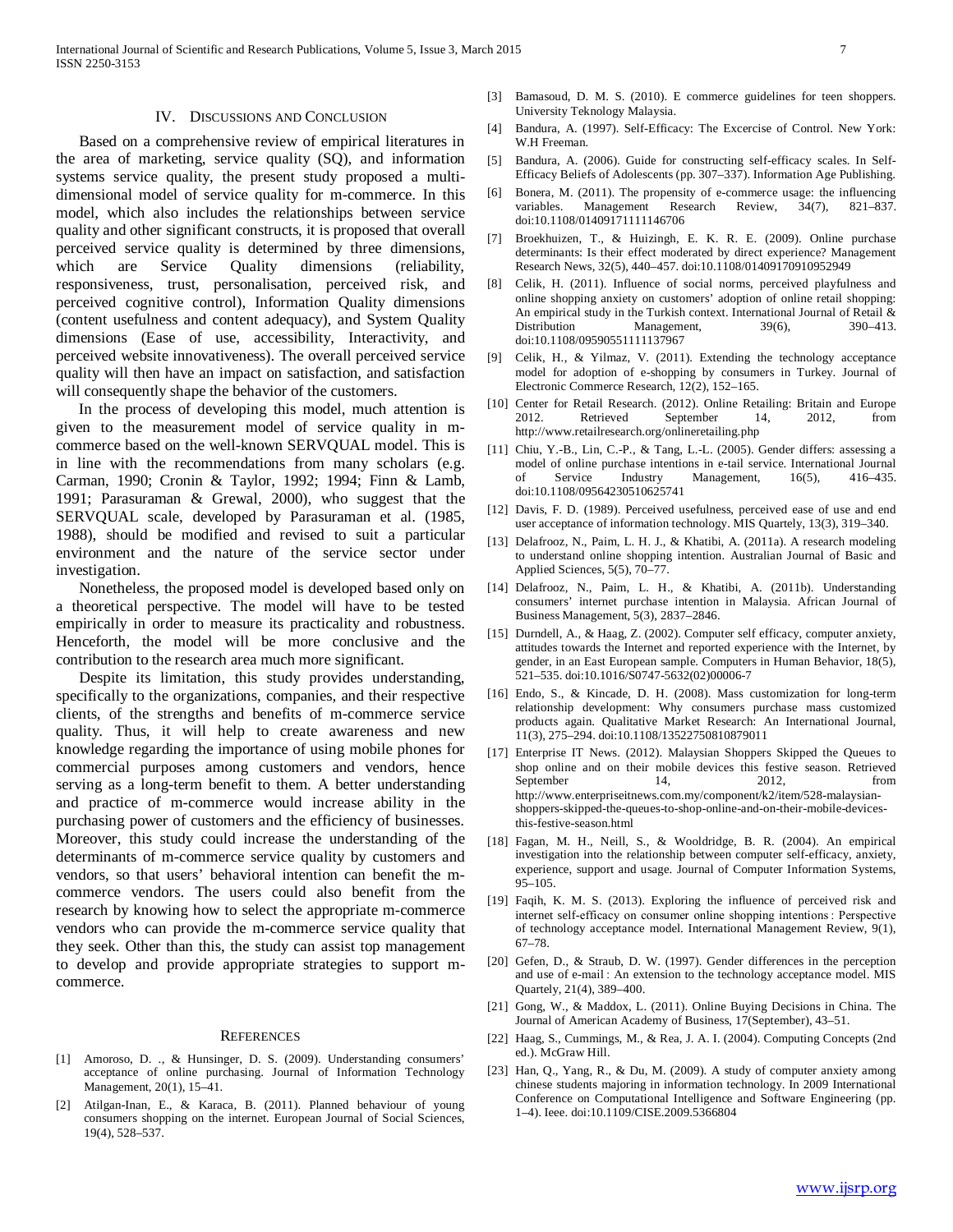- [24] Hansen, T. (2008). Consumer values, the theory of planned behaviour and online grocery shopping. International Journal of Consumer Studies, 32(2), 128–137. doi:10.1111/j.1470-6431.2007.00655.x
- [25] Hausman, A. V., & Siekpe, J. S. (2009). The effect of web interface features on consumer online purchase intentions. Journal of Business Research, 62(1), 5–13. doi:10.1016/j.jbusres.2008.01.018
- [26] Hernandez, B., Jimenez, J., & Martín, M. J. (2009). Adoption vs acceptance of e-commerce: two different decisions. European Journal of Marketing, 43(9/10), 1232–1245. doi:10.1108/03090560910976465
- [27] Hernandez, B., Jimenez, J., & Martín, M. J. (2011). Age, gender and income: do they really moderate online shopping behaviour? Online Information Review, 35(1), 113–133. doi:10.1108/14684521111113614
- [28] Hill, W. W., & Beatty, S. E. (2011). A model of adolescents' online consumer self-efficacy (OCSE). Journal of Business Research, 64(10), 1025–1033. doi:10.1016/j.jbusres.2010.11.008
- [29] Hsu, M.-H., & Chiu, C.-M. (2004). Internet self-efficacy and electronic service acceptance. Decision Support Systems, 38(3), 369-381. doi:10.1016/j.dss.2003.08.001
- [30] Hsu, S., & Bayarsaikhan, B.-E. (2012). Factors influencing on online shopping attitude and intention of Mongolian consumers. The Journal of International Management Studies, 7(2), 167–177.
- [31] Iacono, J., Brown, A., & Holtham, C. (2009). Research methods A case example of participant observation. The Electronic Journal of Business Research Methods, 7(1), 39–46.
- [32] Im, I., Hong, S., & Kang, M. S. (2011). An international comparison of technology adoption. Information & Management, 48(1), 1–8. doi:10.1016/j.im.2010.09.001
- [33] Jayawardhena, C., Wright, L. T., & Dennis, C. (2007). Consumers online: intentions, orientations and segmentation. International Journal of Retail & Distribution Management,  $35(6)$ ,  $515-526$ . Management, doi:10.1108/09590550710750377
- [34] Keisidou, E., Sarigiannidis, L., & Maditinos, D. (2011). Consumer characteristics and their effect on accepting online shopping , in the context of different product types. Int. Journal of Business Science and Applied Management,, 6(2), 31–51.
- [35] Lee, M. K. O., Shi, N., Cheung, C. M. K., Lim, K. H., & Sia, C. L. (2011). Consumer's decision to shop online: The moderating role of positive informational social influence. Information & Management, 48(6), 185– 191. doi:10.1016/j.im.2010.08.005
- [36] Lian, J.-W., & Lin, T.-M. (2008). Effects of consumer characteristics on their acceptance of online shopping: Comparisons among different product types. Computers in Human Behavior, 24(1), 48–65. doi:10.1016/j.chb.2007.01.002
- [37] Lim, Y. M., Yap, C. S., & Lee, T. H. (2011). Intention to shop online : A study of Malaysian baby boomers. Journal of Business Management, 5(5), 1711–1717.
- [38] Lin, H.-F. (2007). The role of online and offline features in sustaining virtual communities: an empirical study. Internet Research, 17(2), 119–138. doi:10.1108/10662240710736997
- [39] Malik, G., & Guptha, A. (2013). An empirical study on behavioral intent of consumers in online shopping. Business Perspectives and Research, 13–29.
- [40] Marchewka, J. T., Liu, C., & Kostiwa, K. (2007). An Application of the UTAUT Model for Understanding Student Perceptions Using Course Management Software. Communications of the IIMA, 7(2), 93–104.
- [41] Monsuwé, T. P. Y., Dellaert, B. G. C., & Ruyter, K. De. (2004). What drives consumers to shop online? A literature review. International Journal of Service Industry Management, 15(1), 102–121. doi:10.1108/09564230410523358
- [42] Moon, J., Chadee, D., & Tikoo, S. (2008). Culture, product type, and price influences on consumer purchase intention to buy personalized products online. Journal of Business Research, 61(1), 31–39. doi:10.1016/j.jbusres.2006.05.012
- [43] Moshrefjavadi, M. H., Rezaie Dolatabadi, H., Nourbakhsh, M., Poursaeedi, A., & Asadollahi, A. (2012). An Analysis of Factors Affecting on Online Shopping Behavior of Consumers. International Journal of Marketing Studies, 4(5). doi:10.5539/ijms.v4n5p81
- [44] Naseri, M. B., & Elliott, G. (2011). Role of demographics, social connectedness and prior internet experience in adoption of online shopping: Applications for direct marketing. Journal of Targeting, Measurement and Analysis for Marketing, 19(2), 69–84. doi:10.1057/jt.2011.9
- [45] National Australia Bank. (2012). Online sales growth recorded a recovery in June. Retrieved September 14, 2012, from http://www.nab.com.au/wps/wcm/connect/bb3bea004c1ce8df8033aba00d1e 0a8c/NAB-OnlineRetailSalesIndex-June2012.pdf?MOD=AJPERES&CACHEID=bb3bea004c1ce8df8033aba00 d1e0a8c
- [46] Noorfadzilah, M. Z., Wan Fatimah, W. A., & Goh, K. N. (2010). Designing e-commerce user interface. In 2010 International Conference on User Science and Engineering (i-USEr) (pp. 163–167). doi:10.1109/IUSER.2010.5716744
- [47] Perez-Hernandez, J., & Sanches-Mangas, R. (2011). To have or not to have internet at home: Implications for online shopping. Information Economics and Policy, 23(3-4), 213–226.
- [48] Rosli, M., & Noor Azizi, I. (2009). Electronic commerce adoption in SME:The trend of prior studies. Journal of Internet Banking and Commerce, 14(2), 1–17.
- [49] Sam, H. K., Abang Ekhsan, A. O., & Zaimuarifuddin Shukri, N. (2005). Computer self-efficacy , computer anxiety and attitudes toward the internet : A study among undergraduates in Unimas. Educational Technology & Society, 8(4), 205–219.
- [50] Saprikis, V. (2013). A Longitudinal Investigation on Greek University Students' Perceptions Towards Online Shopping. Journal of Electronic Commerce in Organizations, 11(1), 43-62
- [51] Shen, W., Liu, J., & Wang, H. (2009). The research of the effects of consumer traits on online purchasing intentions. In IEEE.
- [52] Su, D., & Huang, X. (2011). Research on online shopping intention of undergraduate consumer in China:Based on the theory of planned behavior. International Business Research, 4(1), 86–93.
- [53] Taylor, M. ., McWilliam, J., Forsyth, H., & Wade, S. (2002). Methodologies and website development: a survey of practice. Information and Software Technology, 44(6), 381–391. doi:10.1016/S0950- 5849(02)00024-1
- [54] Teo, T. S. H. (2006). To buy or not to buy online: adopters and nonadopters of online shopping in Singapore. Behaviour & Information Technology, 25(6), 497–509. doi:10.1080/01449290500256155
- [55] Thatcher, J. B., Loughry, M. L., Lim, J., & McKnight, D. H. (2007). Internet anxiety: An empirical study of the effects of personality, beliefs, and social support. Information & Management, 44(4), 353–363. doi:10.1016/j.im.2006.11.007
- [56] Thatcher, J. B., & Perrewe, P. L. (2002). An empirical examination of individual traits as antecedents to computer anxiety and computer selfefficacy. MIS Quartely, 26(4), 381–396. Retrieved from http://onlinelibrary.wiley.com/doi/10.1002/cbdv.200490137/abstract
- [57] Thomas, I., Davie, W., & Weidenhamer, D. (2012). Quarterly retail e-September 14, 2012, http://www.census.gov/retail/mrts/www/data/pdf/ec\_current.pdf
- [58] Venkatesh, V., Morris, M. G., Davis, G. B., & Davis, F. D. (2003). User acceptance of information technology:Toward a unified view. MIS, 27(3), 425–478.
- [59] Weisberg, J., Te'eni, D., & Arman, L. (2011). Past purchase and intention to purchase in e-commerce: The mediation of social presence and trust. Internet Research, 21(1), 82–96. doi:10.1108/10662241111104893
- [60] Wigder, Z. ., Sehgal, V., Evans, P. ., & Johnson, C. (2010). Asia Pacific Online Retail Forecast, 2010 to 2015. Retrieved September 14, 2012, from http://www.forrester.com/eCommerce#/Asia+Pacific+Online+Retail+Forec ast+2010+To+2015/quickscan/-/E-RES57481
- [61] Yang, X., & Wang, X. (2009). Investigation and analysis of the curriculum system for Chinese E-Commerce post-graduates. 2009 4th International Conference on Computer Science & Education, 1440–1444. doi:10.1109/ICCSE.2009.5228202
- [62] Yang, Y., & Li, Q. (2010). A quantitative research on influencing factors of the behavior that consumers buying diamond jewelry online. In 2010 International Conference on Internet Technology and Applications (pp. 1– 4). Ieee. doi:10.1109/ITAPP.2010.5566582
- [63] Yao, C., & Liao, S. (2011). Measuring the antecedent effects of service cognition and internet shopping anxiety on consumer satisfaction with etailing service. Management & Marketing Challenges for the knowledge Society, 6(135), 59–78.
- [64] Yao, G., & Li, Q. (2009). The effects of online shopping familiarity and internet self-efficacy on the formation of trust toward online shopping. In